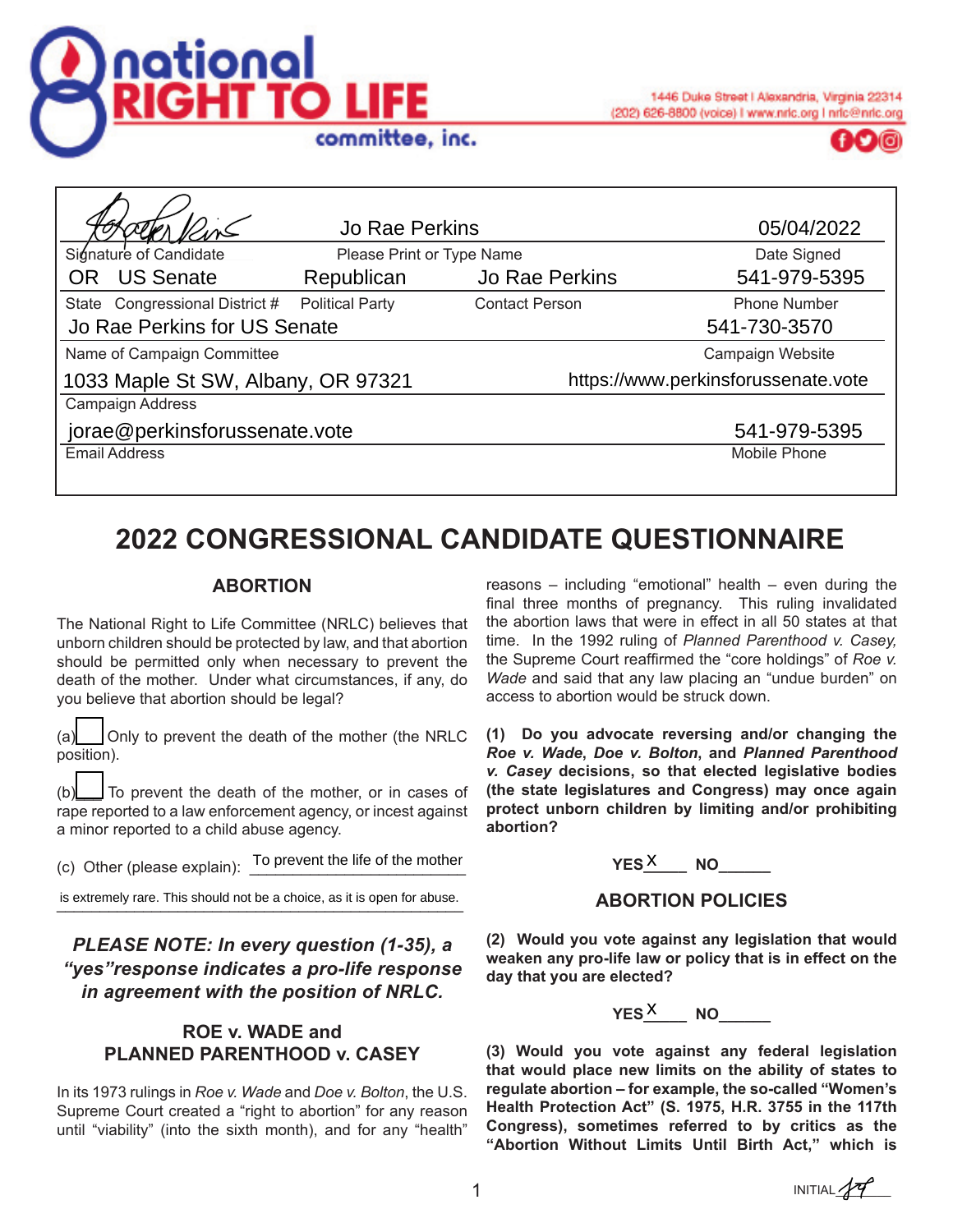**successor to the so-called "Freedom of Choice Act"?**

 $YES$ <sup>X</sup> NO

## **PAIN-CAPABLE UNBORN CHILD PROTECTION ACT**

There is now compelling scientific evidence that, at least by 20 weeks fetal age the unborn child is capable of experiencing pain when subjected to abortion. On this basis, in 2010, Nebraska enacted the Pain-Capable Unborn Child Protection Act to prohibit abortions after that point (with narrow exceptions), and a number of other states subsequently passed bills based on the same model. On October 3, 2017, similar national legislation (H.R. 36) was approved by the U.S. House of Representatives. On February 25, 2020, the legislation was voted on in the U.S. Senate, but fell short of the 60 votes needed to invoke cloture. **EXALUAT CONTROUT AND AND CONTROM CONTROM ACT**<br> **EXECUTION ACT**<br> **EXECUTION ACT**<br> **EXECUTION ACT**<br> **EXECUTION ACT**<br> **EXECUTION ACT**<br> **EXECUTION** and the unborn child is capable of<br>  $\alpha$  pro-life option. In this basis,<br>
ab

**(4) Would you vote for the Pain-Capable Unborn Child Protection Act, to strictly limit abortion from 20 weeks fetal age, the point in development at which evidence currently suggests an unborn child has the capacity to**  feel pain? This is not a pro-life option. I am 100% pro-life.

#### **YES\_\_\_\_\_ NO\_\_\_\_\_\_**

### **DISMEMBERMENT ABORTION BAN ACT**

The Dismemberment Abortion Ban Act of 2021 (H.R. 558) has been introduced in the U.S. House of Representatives by Congresswoman Debbie Lesko (R-AZ).

This bill is based on a model state bill proposed by National Right to Life, which was enacted in 2015 in Kansas and Oklahoma, and a number of other states subsequently passed bills based on the same model. The bill defines "dismemberment abortion" as "knowingly dismembering a living unborn child and extracting such unborn child one piece at a time from the uterus through the use of clamps, grasping forceps, tongs, scissors or similar instruments that, through the convergence of two rigid levers, slice, crush or grasp a portion of the unborn child's body in order to cut or rip it off . . ." This definition largely overlaps with what those in the abortion trade currently refer to as "dilation and evacuation" or "dilation and extraction" (D&E) abortions. This brutal method is commonly used starting at about 14 weeks of pregnancy and extending into the third trimester.

**(5) Would you vote for the Dismemberment Abortion Ban Act, to place a national ban on the use of dismemberment abortion?**

**YES**<sup>*X*</sup>\_\_\_\_ NO\_\_\_\_\_\_\_

**HEARTBEAT LEGISLATION**

The Heartbeat Protection Act (H.R. 705) would prohibit

abortions when an unborn child's heartbeat is detected (with exceptions for the life of the mother). The Heartbeat Protection Act requires doctors to check for a fetal heartbeat before performing an abortion. As with all of NRLC's legislation, women who obtain an abortion that violates this law would not be subject to prosecution.

A number of states have passed bills based on protecting a child once a heartbeat is detected.

**(6) Would you vote for legislation to limit abortion from the point in development at which an unborn child has a**  detectable heartbeat? <sub>again this is a no win question, once pregnancy is verified, no abortion.</sub>



# **BORN-ALIVE ABORTION SURVIVORS PROTECTION ACT**

The Born-Alive Abortion Survivors Protection Act (S.123/H.R. 619) would enact an explicit requirement that a baby born alive during an abortion must be afforded "the same degree" of care that would apply "to any other child born alive at the same gestational age," including transportation to a hospital. In addition, the bill applies the existing penalties of 18 U.S.C. Sec. 1111 (the federal murder statute) to anyone who performs "an overt act that kills a child born alive." The bill also empowers women with a right to sue their abortionists and others for harm caused by violations of the act.

**(7) Would you vote for the Born-Alive Abortion Survivors Protection Act to protect babies born alive in an attempted abortion?**

**YES**<sup>*X*</sup>\_\_\_\_ NO\_\_\_\_\_\_\_

## **GOVERNMENT SUBSIDIES FOR ABORTION**

On January 24, 2017, the U.S. House of Representatives approved the No Taxpayer Funding for Abortion Act (H.R. 7). This bill would establish a permanent policy against funding abortions and health plans that cover abortions, consistent with the principles of the Hyde Amendment, to all federal programs, including those created by the Patient Protection and Affordable Care Act of 2010 (Pub. L. No. 111-148) ("Obamacare," or ACA).

#### **(8) Would you vote for the No Taxpayer Funding for Abortion Act?**



Congress votes from time to time on the "Hyde Amendment," a law that prohibits federal Medicaid money from being used to pay for abortions or for health care plans that include abortion, except to save the life of the mother, or in cases of rape or incest. Other similar provisions of law restrict federal subsidies for abortion in certain other federal

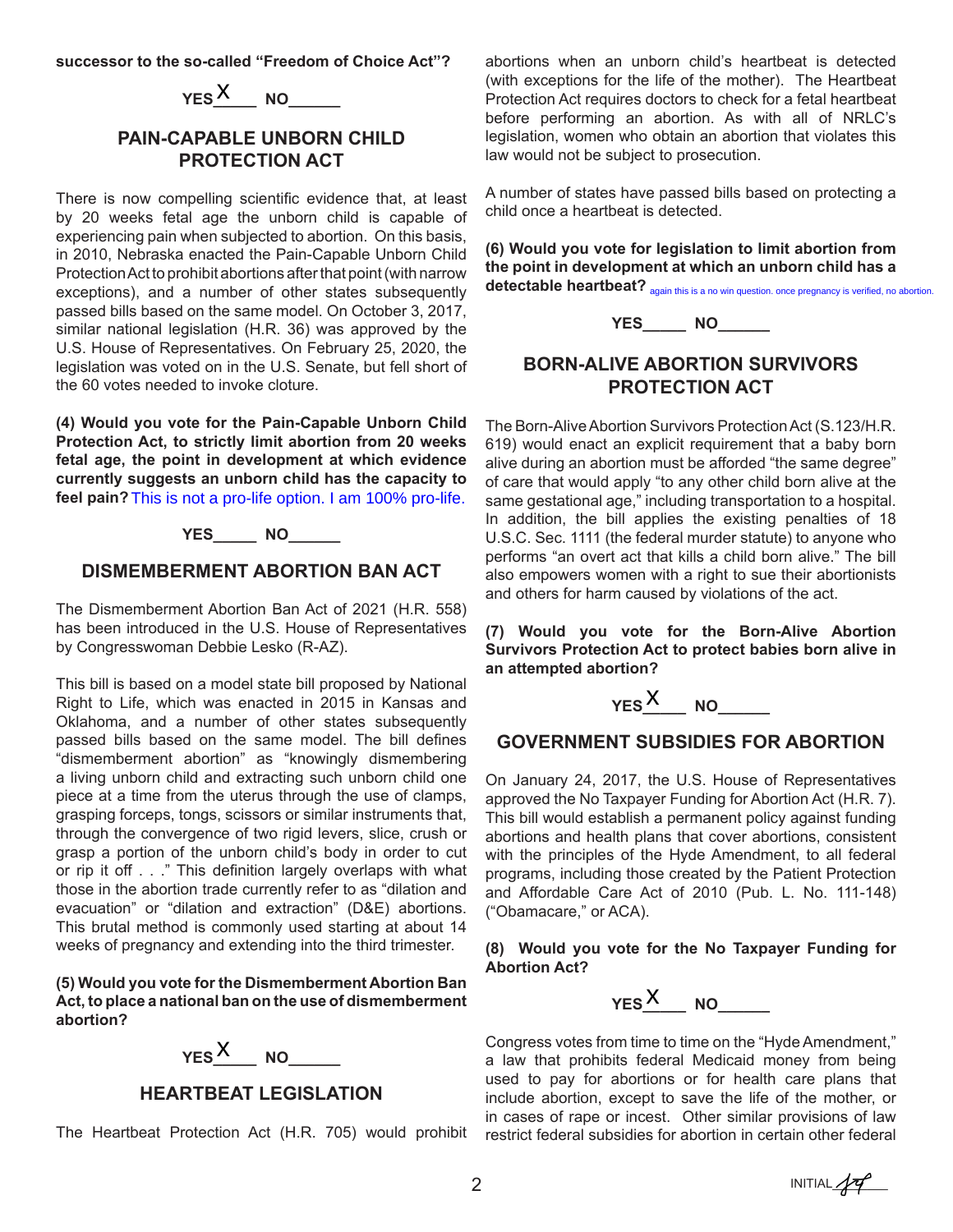health programs, including those covering the military and federal employees, but, regrettably, not major components of the Patient Protection and Affordable Care Act of 2010 ("Obamacare").

**(9) Would you oppose any legislation that would weaken the Hyde Amendment, or other current laws that restrict federal subsidies for abortion; and would you support measures to ensure the fullest possible enforcement of such laws and application, wherever appropriate, of their underlying principles?** 

**YES**<sup>*X*</sup>\_\_\_\_ NO\_\_\_\_\_\_\_

The District of Columbia is an exclusively federal jurisdiction. Article I of the Constitution provides that Congress must exercise "exclusive legislation in all cases whatsoever" over the District.

In December 2009, at the urging of President Obama, Congress effectively repealed a longstanding ban on government funding of abortions in the District. However, in April 2011, at the insistence of congressional Republican leaders, a prohibition was restored to prohibit any use of government funds for abortion in the District, whether designated as "federal" funds or so-called "local" funds (except to save the life of the mother, or in cases of rape or incest). This issue will continue to arise during future congressional appropriations cycles.

**(10) Would you vote to preserve the prohibition on public funding of abortion in the District of Columbia, applicable to all government funds however they are labeled?**

**YES**<sup>*X*</sup>\_\_\_\_ NO\_\_\_\_\_\_\_

The federal government annually provides many millions of dollars to organizations that operate abortion clinics. For example, affiliates of the Planned Parenthood Federation of America (PPFA) provide over one-third of all the abortions performed in the U.S., yet PPFA also receives over a halfbillion dollars annually from government sources, mostly federal (including Medicaid and the Title X "family planning" program).

**(11) Would you vote for legislation that would make organizations that perform abortions (other than bona fide hospitals), including Planned Parenthood, ineligible to receive federal funding, including federal Medicaid funds?**

**YES**<sup>*X*</sup>\_\_\_\_ NO\_\_\_\_\_\_\_

## **FOREIGN AID FOR ABORTION**

The U.S. spends about \$600 million annually for birth control programs overseas. Under Presidents Ronald Reagan,

George H.W. Bush, George W. Bush, and Donald Trump, executive orders collectively referred to as the "Mexico City Policy" (renamed and expanded under the Trump Administration as the "Protecting Life in Global Health Assistance" program) established that, in order to be eligible for U.S. population control funds, a private overseas organization must agree not to perform abortions (except to save the life of the mother, or in cases of rape or incest) or to "actively promote abortion as a method of family planning." However, during the administrations of Presidents Clinton, Obama, and Biden, this pro-life policy was overturned by executive order.

**(12) Would you vote for legislation to codify (enact into permanent law) the principles of the "Mexico City Policy," that U.S. funds should not go to overseas organizations that perform or promote abortion?**

**YES\_\_\_\_\_ NO\_\_\_\_\_\_**

The United Nations Population Fund (UNFPA) has participated in China's population control program, which relies heavily on coerced abortion. The UNFPA has also promoted expanded access to abortion in developing nations, and has promoted the abortion pill, RU 486. The administrations of Presidents Ronald Reagan, George H.W. Bush, George W. Bush, and Donald Trump cut off U.S. funding to the UNFPA because of its role in China.

**(13) Would you vote for legislation to prevent U.S. funding of the United Nations Population Fund (UNFPA), and to prevent any weakening or repeal of the 1985 Kemp-Kasten anti-coercion law, which prohibits U.S. funding of any agency that supports a program of coercive abortion?**

**YES**<sup>*X*</sup>\_\_\_\_ NO\_\_\_\_\_\_\_

## **PARENTAL NOTIFICATION/CONSENT FOR MINORS' ABORTIONS**

Laws are already in effect in about half the states that require notification or consent of at least one parent (or authorization by a judge) before an abortion can be performed on a minor. However, these laws are often circumvented by minors who cross state lines in order to evade parental notification requirements (often with the aid of older boyfriends, abortion clinic staff, or other adults lacking parental authority).

The Child Interstate Abortion Notification Act (CIANA) (S. 109, H.R. 2223 in the 117th Congress) would require any abortionist, encountering a minor client from another state, to notify one parent before performing an abortion, unless presented with authorization from a court, or in cases of life endangerment, or in cases of sexual or physical abuse, or neglect by a parent, in which case the appropriate state agency must be notified instead of a parent. The bill would

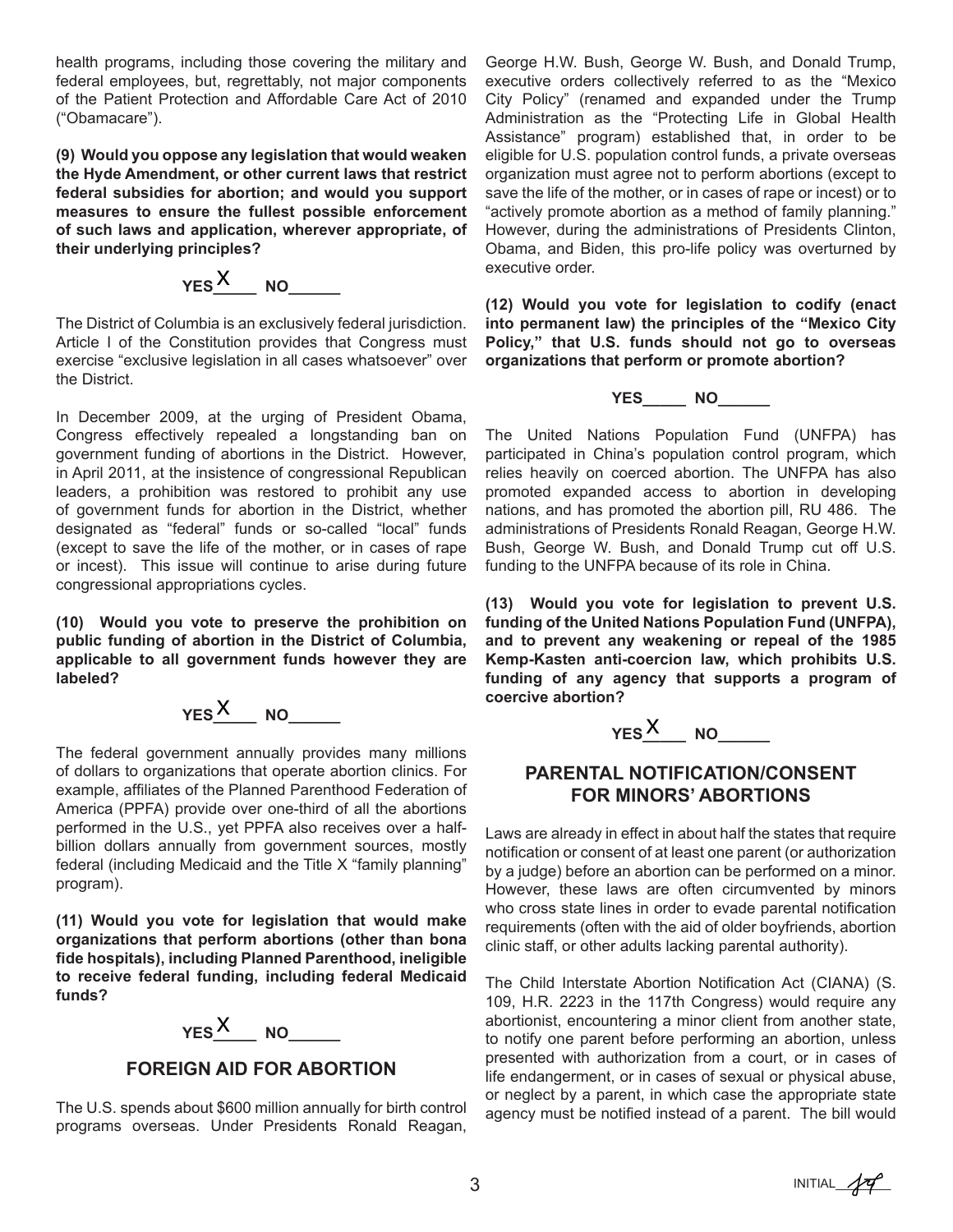also make it an offense to transport a minor across state lines to evade a parental involvement requirement.

**(14) Would you oppose weakening amendments to the Child Interstate Abortion Notification Act (CIANA), and vote for the bill?**



### **CONSCIENCE PROTECTION**

For many years, pro-abortion officials and advocacy groups have sought to use the compulsory powers of government to compel health care providers to participate in abortion. The Obama Administration broadened the assault on conscience rights by issuing "ObamaCare" regulations that require employers (including religious schools and hospitals) to provide health coverage that will provide drugs and procedures to which the employers have religious or moral objections. In response, pro-life members of Congress have proposed the Conscience Protection Act (S. 401 in the 117th Congress), which would greatly strengthen the rights of private individuals and employers to refuse to participate in abortion or other procedures that violate their deeply held beliefs. Among other things, the bill would prohibit any government agency – federal, state, or local – from penalizing health care providers for refusing to participate in providing abortions and would allow health care providers to sue when subjected to such attacks from government entities.

**(15) Would you vote for legislation, such as the Conscience Protection Act, to protect the conscience rights of pro-life health care providers and others, and advocate for vigorous enforcement of existing laws to protect conscience rights?**

$$
YES \xrightarrow{X} NO
$$

### **EQUAL RIGHTS AMENDMENT (ERA)**

In 1972, Congress proposed to the states an amendment to the U.S. Constitution, known as the "Equal Rights Amendment" (ERA), that would nullify any law or government policy that is deemed to discriminate "on account of sex." NRLC has long opposed the 1972 ERA because of its predictable use as a powerful pro-abortion legal weapon – an intended effect that is now openly proclaimed by proabortion members of Congress and by activist groups such as NARAL, Planned Parenthood, NOW, and the Women's Law Project. Although the 1972 ERA resolution contained a ratification deadline of March, 1979, and it failed to achieve ratification, pro-ERA activists and lawmakers continue to insist that it can be resuscitated by "removing the deadline" retroactively, and proposals that purport to do this were passed by the House of Representatives in 2020 and 2021.

**(16) Will you oppose any attempt to retroactively nullify** 

**the ratification deadline on the 1972 ERA?**

# **YES**<sup>*X*</sup>\_\_\_\_ NO\_\_\_\_\_\_\_

Aside from attempts to resuscitate the long-expired 1972 ERA, there have also been proposals to re-start the process, by Congress submitting a new ERA to the states for consideration. NRLC opposes any new ERA unless it contains an "abortion-neutralization amendment," first proposed in 1982-83: "Nothing in this article [the ERA] shall be construed to grant, secure, or deny any right relating to abortion or the funding thereof."

**(17) Will you vote against Congress submitting any new ERA-like constitutional amendment to the states, unless it at least contains "abortion-neutralization" language to ensure that it will not change abortion policy?**



**(18) Will you also require such "abortion-neutral" language in other legislative proposals that deal with discrimination on the basis of "sex" or gender, to ensure that they cannot be misused to invalidate pro-life laws or policies?**

**YES**<sup>*X*</sup>\_\_\_\_ NO\_\_\_\_\_\_\_

## **THE EQUALITY ACT**

In 2021, the House of Representatives passed the Equality Act, a bill that would add "sexual orientation" and "gender identity" as protected classes under federal civil rights law. Note: NRLC takes no position on these provisions. However, an additional provision of the Equality Act changes the definition of "sex" to include "pregnancy, childbirth, or a related medical condition."

This language, along with other provisions, could be construed to create a right to demand abortion from health care providers and would destroy conscience protections for health care providers. Historically, when Congress has addressed discrimination based on sex, rules of construction have been added to ensure that any efforts do not require funding of abortion or preempt conscience laws.

**(19) Will you oppose the Equality Act or any similar legislation unless it contains explicit language to ensure that it will not affect abortion policy?**



### **PROTECTION OF HUMAN EMBRYOS**

The right to life of human beings must be respected at every stage of their biological development. Human individuals who are at the embryonic stage of development should not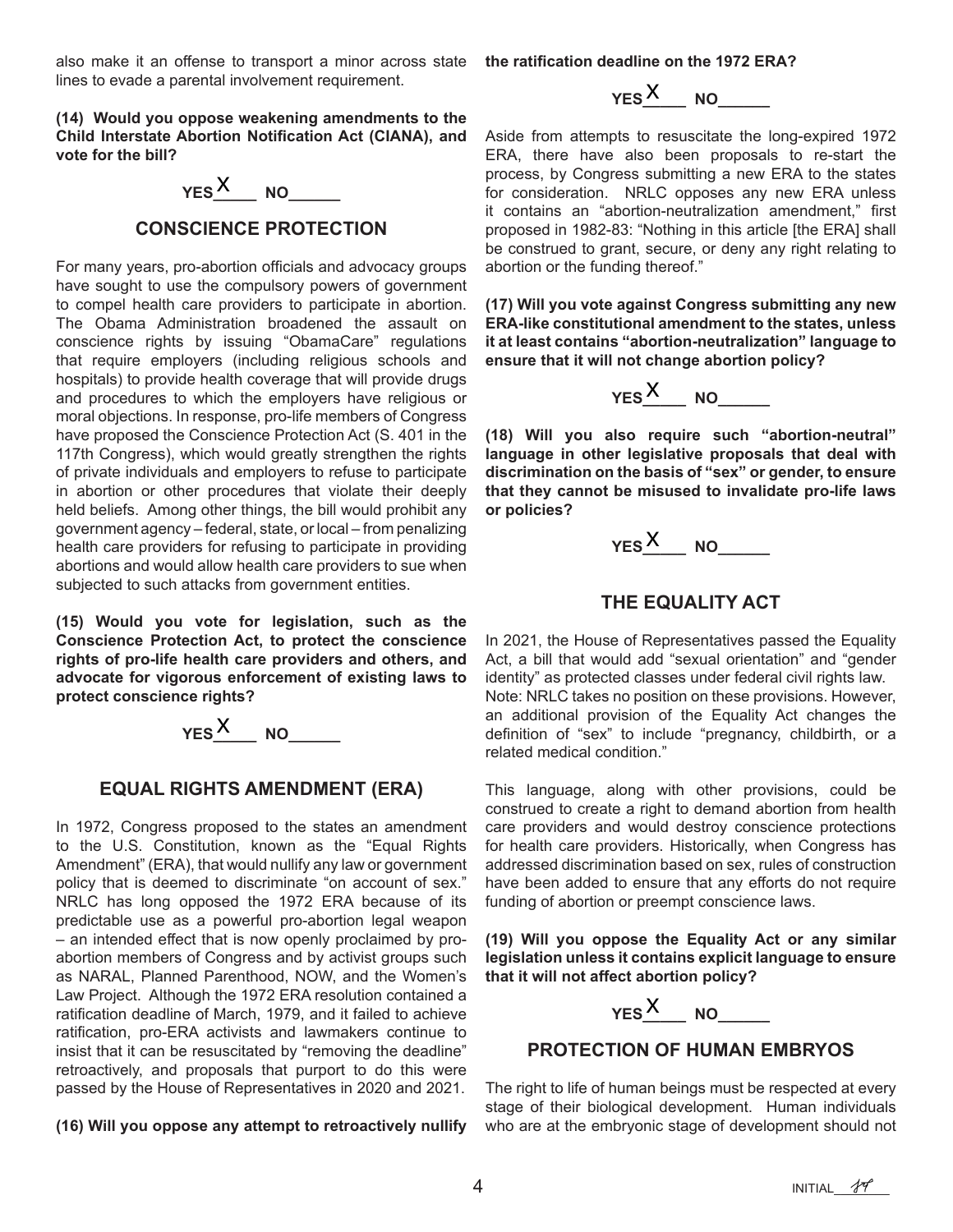be used for harmful or lethal medical experimentation. This applies equally to human beings whether their lives were begun by in vitro fertilization, by somatic cell nuclear transfer (human cloning), or by any other laboratory techniques.

NRLC opposes harvesting "stem cells" from living human embryos, since this kills the embryos. This includes any human embryos who might be created by somatic cell nuclear transfer (human cloning) or other laboratory manipulations. Note: NRLC is NOT opposed to other research on "stem cells" that are obtained without killing embryos – for example, stem cells harvested from umbilical cord blood and from adult tissue.

**(20) Would you vote for legislation to prevent Federal support of research or treatments that harm or destroy human embryos, or that use cells or tissues that are obtained by harming or killing human embryos (including any human embryos created by human cloning or other laboratory manipulations)?**



## **HEALTH CARE RESTRUCTURING LEGISLATION**

On March 23, 2010, President Obama signed into law the "Affordable Care Act" ("ObamaCare") (Pub. L. No. 111-148), which passed Congress over the objections of NRLC. When the government rations health care in a way that makes it illegal or impossible for Americans to choose life-saving medical treatment, food, and fluids, it imposes a type of involuntary euthanasia.

Through objectionable features separately described in questions 22-25 below, this legislation can result in unacceptable involuntary denial of life-saving medical treatment through rationing. It also provides subsidies for private health plans that cover elective abortion and contains provisions that are likely to result in further expansions of abortion through administrative actions by various federal agencies.

**(21) Would you actively support repeal and replacement of the ACA ("ObamaCare")?**



*Regardless of your answer to question 21, please answer the following additional questions about the ACA as well.*

## **ABORTION IN HEALTH INSURANCE**

The ACA ("ObamaCare") established a new program to assist tens of millions of Americans to purchase private health insurance, including plans that cover elective abortions. The law also created a program under which a federal agency, the Office of Personnel Management (OPM), administers private plans that are offered across the nation, but fails to prohibit the agency from including in the program health plans that cover elective abortion.

**(22) Would you support legislation to revise ObamaCare to permanently prohibit federal premium subsidies from being spent on plans that cover elective abortions, prohibit federal agencies from administering plans that cover elective abortions, and prohibit federal mandates requiring private health plans to cover or provide access to abortions?**



**(23) Would you oppose any new health care legislation intended to comprehensively revise or replace ObamaCare, unless it contains explicit language covering all provisions of the legislation, prohibiting federal subsidies for elective abortion and for insurance plans that cover abortion, and preventing federal proabortion regulatory mandates, on a permanent basis?**

**YES**<sup>*X*</sup>\_\_\_\_ NO\_\_\_\_\_\_\_

## **RATIONING IN HEALTH CARE**

ObamaCare, as well as proposals to create so-called Medicare for All, has made Americans increasingly concerned about denial of life-saving medical treatment for themselves or their family members resulting from its implementation.

**(24) As a general principle, do you agree with this statement?: "Federal law ought not to limit what private citizens can choose, out of their own funds, to spend on medical treatment to save the lives of their own family."**  See generally www.nrlc.org/medethics/healthcarerationing/



Single-payer health care, similar to what is being proposed in many of the Medicare for All proposals, would eliminate privately funded health plans, will lead to government price setting, and will lessen access to healthcare.

**(25) Would you oppose any Medicare for All plan that did not allow the option of private health insurance (both individual or employer sponsored) as an alternative?**



## **FEDERAL GOVERNMENT DRUG PRICE-FIXING**

Under current law, drug prices in both Medicare and the private market are negotiated by competing private insurers, not simply accepted at a level set by the drug companies. However, there are checks and balances on these negotiations by private parties that help prevent them from

 $5$  INITIAL  $\sqrt{r}$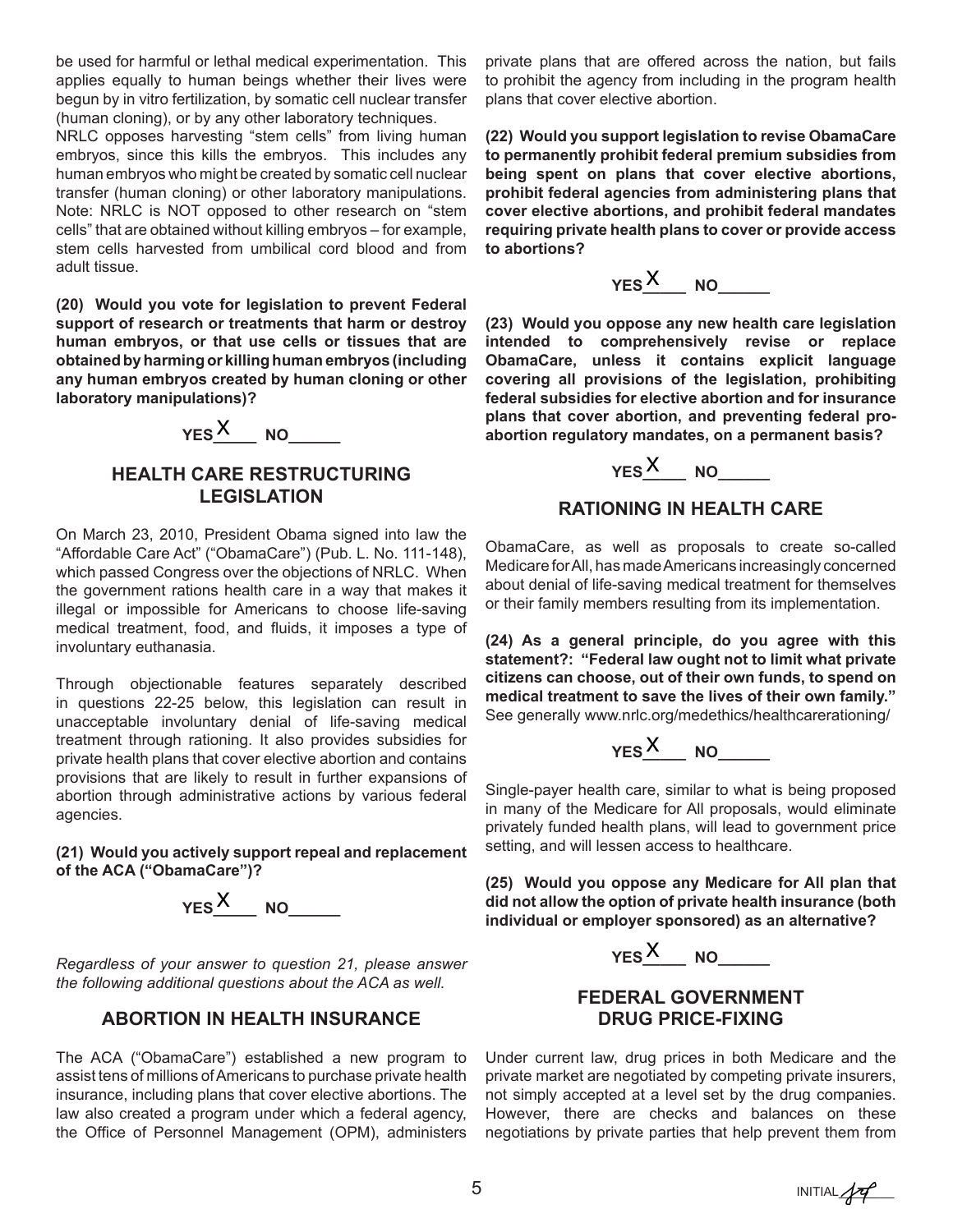driving prices so low as to result in rationing and harm to new drug development – checks and balances not present when the government steps in to set prices.

While we understand the goal of reducing drug costs for the Medicare program, we believe that government "negotiation," which is in reality fixing of prices for covered drugs, will deter drug innovation and reduce access to lifesaving medication for patients. In 2019, the House voted on H.R. 3, the socalled "Lower Drug Costs Now Act", which would prevent people from accessing current life-saving medication and deter new innovative medications from coming to market. H.R. 3 would effectively impose rationing of lifesaving drugs through drug price controls, not only in Medicare, but in the entire U.S. health market. Key portions of this legislation have been incorporated into other pieces of legislation in 2020 and 2021 but have not become law.

**(26) Would you vote against legislation that would impose government price-fixing or "negotiation" on prescription drugs in either Medicare or the private market?**



Health insurers can be excluded from the state-based insurance exchanges whenever government officials think plans offered by the insurers inside or outside the exchange allow private citizens to choose to spend whatever the government officials, in their standardless discretion, think is an "excessive or unjustified" amount on their own health insurance.

**(27) Would you vote for legislation that would remove the authority of state-based insurance exchange officials to exclude health insurers from competing within the exchange on the basis of how much the insurers permit private citizens to choose to spend on health insurance?**



## **ADVANCE CARE PLANNING**

In 2016, the Obama Administration directed that Medicare funds pay health care professionals to provide "advance care planning" to senior citizens in which they are asked if they want to execute advance directives that limit or reject the life-preserving health care they will be provided.

As documented in National Right to Life's report, "The Bias Against Life-Preserving Treatment in Advance Care Planning," available at http://www.nrlc.org/uploads/ advancecareplanning/advanceplanningbias2015. pdf, in practice, advanced care planning typically uses unbalanced, distorted, and often inaccurate information in an acknowledged effort to "nudge" those subjected to it to reduce health care spending on them by getting them to agree to forego life-preserving treatment and assisted feeding and fluids.

**(28) Would you support legislation to require the Department of Health and Human Services to take steps to assist beneficiaries to implement their own values and health care choices, rather than using unbalanced information and counseling that pressures them into agreeing to reject life-preserving treatment and assisted feeding?**

**YES**<sup>*X*</sup>\_\_\_\_ NO\_\_\_\_\_\_\_

## **ASSISTING SUICIDE**

Nine states and the District of Columbia have adopted laws affirmatively legalizing prescription of lethal drugs to assist suicide in certain cases.

**(29) Would you oppose the Federal legalization of assisting suicide through lethal prescription?**



**(30) Would you support Federal law to strengthen policy against "assisting suicide," including overturning the D.C. law?**



## **POLITICAL SPEECH, GRASSROOTS ADVOCACY, and RIGHT TO PETITION**

Some members of Congress have pushed for enactment of legislation (such as the so-called "For the People Act,' H.R. 1, S. 2093 or the DISCLOSE Act, H.R. 1334, S. 2671 in the 117th Congress) that attempts to discourage donations to organizations (such as NRLC) that comment on the actions of elected federal officials, by requiring the publication of the identities of donors to such organizations. Such restrictions would harm organizations engaged in advocacy on contentious issues, including pro-life issues, because many businessmen and others would be deterred from supporting advocacy organizations for fear of harassment, abuse, or boycotts by people who do not share their political opinions.

**(31) Would you oppose enactment of any legislation that would curb the right of private citizens to support advocacy organizations without being "outed" by the government?**



6 INITIAL  $\mathcal{H}$